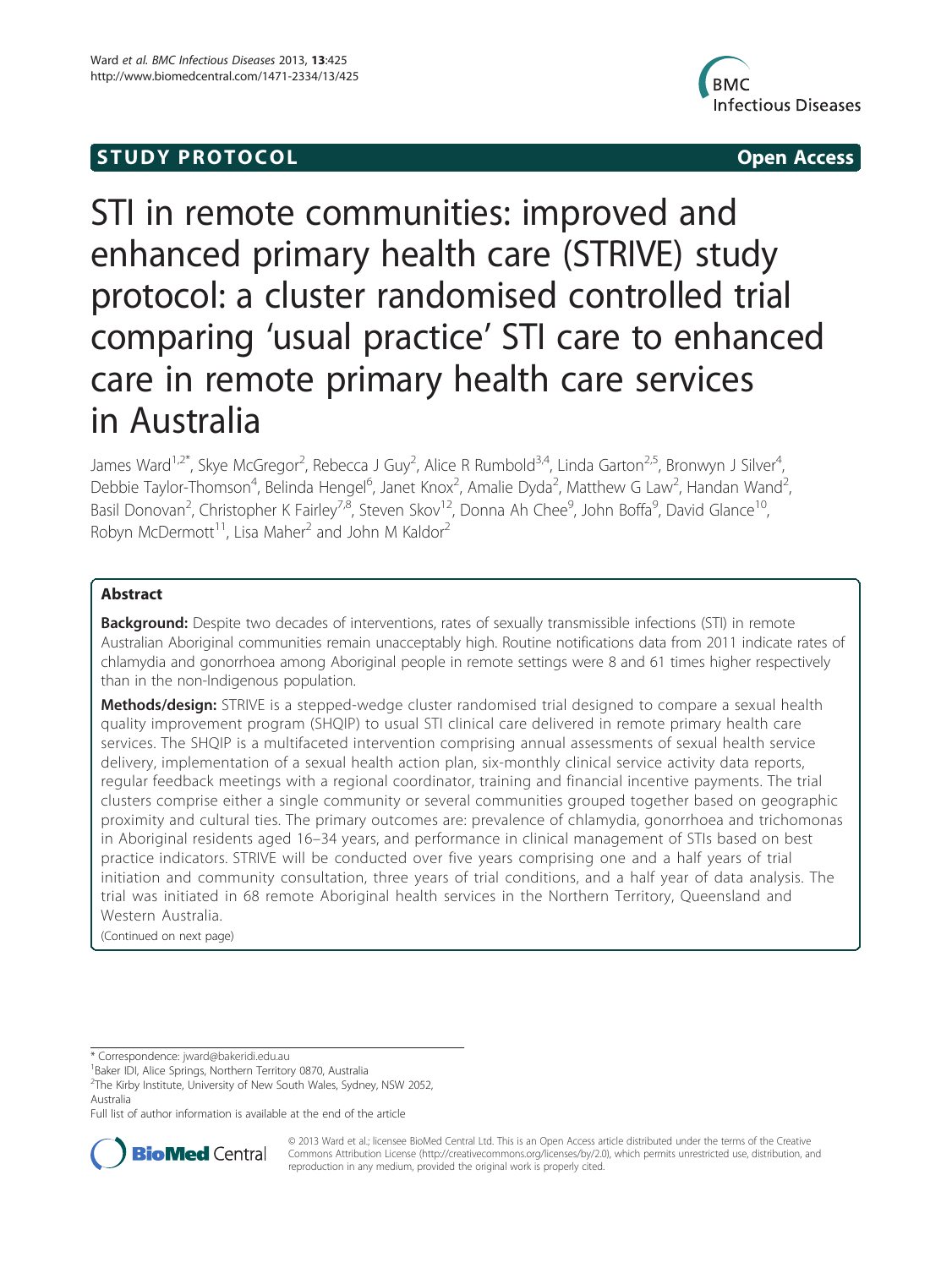#### (Continued from previous page)

Discussion: STRIVE is the first cluster randomised trial in STI care in remote Aboriginal health services. The trial will provide evidence to inform future culturally appropriate STI clinical care and control strategies in communities with high STI rates.

Trial registration: Australian and New Zealand Clinical Trials Registry [ACTRN12610000358044](https://www.anzctr.org.au/Trial/Registration/TrialReview.aspx?id=308322)

Keywords: Aboriginal, Indigenous, Sexually transmitted infections, Chlamydia, Gonorrhoea, Trichomonas, Continuous quality improvement, Protocol, Prevalence, Remote

### Background

For almost two decades sexually transmissible infection (STI) diagnoses have occurred at hyperendemic rates in many remote Australian Aboriginal and Torres Strait Islander (hereafter referred to as 'Aboriginal') communities [[1\]](#page-7-0). Data on prevalent and incident infection in these settings are derived from routine notifications reportable by public health agencies and sporadic prevalence surveys conducted in the context of screening programs [[2\]](#page-7-0).

In 2011 the diagnosis rates of Chlamydia trachomatis (chlamydia) and Neisseria gonorrhoeae (gonorrhoea) among Aboriginal people resident in remote communities were 8 and 61 times greater than in the non-Indigenous population [[1\]](#page-7-0). A similar situation exists for Trichomonas vaginalis (trichomonas) in the Northern Territory, the only jurisdiction which requires notification of this infection [\[3\]](#page-7-0). The majority of these three STIs are notified among people aged 15–29 years [\[1](#page-7-0)].

While differential patterns of testing may play some role in these discrepant rates of diagnosis, a major component of the disparity [\[1](#page-7-0)] is almost certainly attributable to inadequate access to early detection and appropriate treatment programs offered in primary health care settings [[4\]](#page-7-0).

Chlamydia, gonorrhoea, and trichomonas are fully curable STIs but are often asymptomatic for long periods and can lead to serious complications if untreated [[5](#page-7-0)]. For example, untreated chlamydia infection may potentially cause pelvic inflammatory disease (PID), ectopic pregnancy and tubal factor infertility among women [\[6,7\]](#page-7-0). In the Top End of the Northern Territory, 26% of all Aboriginal women were found to have had history of PID [\[8\]](#page-7-0). Chlamydia can also result in adverse pregnancy outcomes including premature labour and birth, low birth weight, intrauterine growth restrictions, postpartum endometritis [[9,10\]](#page-7-0) and a range of neonatal infections including infectious conjunctivitis and pneumonitis [\[5](#page-7-0)]. Gonorrhoea has similar sequelae to chlamydia and can also lead to disseminated infection [\[5\]](#page-7-0). Trichomoniasis among women is associated with premature rupture of membranes, premature delivery and low birth weight [\[11,12\]](#page-7-0) while trichomoniasis in men is an important cause of non gonococcal urethritis and is associated with prostatitis [[13,14\]](#page-7-0). All three STIs are associated with an increased risk of HIV transmission [\[15,16](#page-7-0)].

#### STI programs in remote aboriginal communities

Despite many years of effort aimed at reducing the incidence and prevalence of STIs in remote communities, it is speculated that increased support to primary care is required to achieve best practice in the clinical management of STIs. In this setting, staff turnover is high and the burden of chronic disease, other infectious diseases, and child and maternal health needs is particularly high [[17,18\]](#page-7-0). Given that resources are finite, particularly in regard to the availability of clinical personnel, several approaches have been used to support specialised areas of health service need in remote communities. One method has been to appoint specialist visiting personnel to provide service delivery in primary care settings at a regional level, focusing exclusively on the area of need [[2,19,20\]](#page-7-0). These activities are recognized as having the fundamental limitation that they are unlikely to be well enough resourced to provide specialised assistance to all, or even a high percentage, of clinical episodes. In the area of sexual health, population screening has been used in some communities to improve testing coverage, but generally these programs depend on outside teams providing a service within a limited time frame, and may not always contribute to the confidence and competence of local clinical staff.

In addition to detecting and treating infections, a major goal of improving sexual health service delivery is to reduce the overall prevalence of infections. Analyses of program data to compare changes in STI prevalence over time in communities with different levels of service activity provide some insight into the effectiveness of programs [[2\]](#page-7-0), but their interpretation is compromised by a number of potential confounding effects. These effects include differences between communities, such as size and mobility of the population, sexual networks and the extent of treatment-seeking behaviours [[2\]](#page-7-0), all of which are difficult to monitor systematically. Another approach is to randomly allocate selected communities to receive a program of support over a defined time period to enhance STI diagnosis and treatment to best practice levels and to compare outcomes with control communities. This approach has been trialed in remote primary health care services addressing improvements in quality of care related to chronic disease [\[17,21](#page-7-0)-[23](#page-7-0)].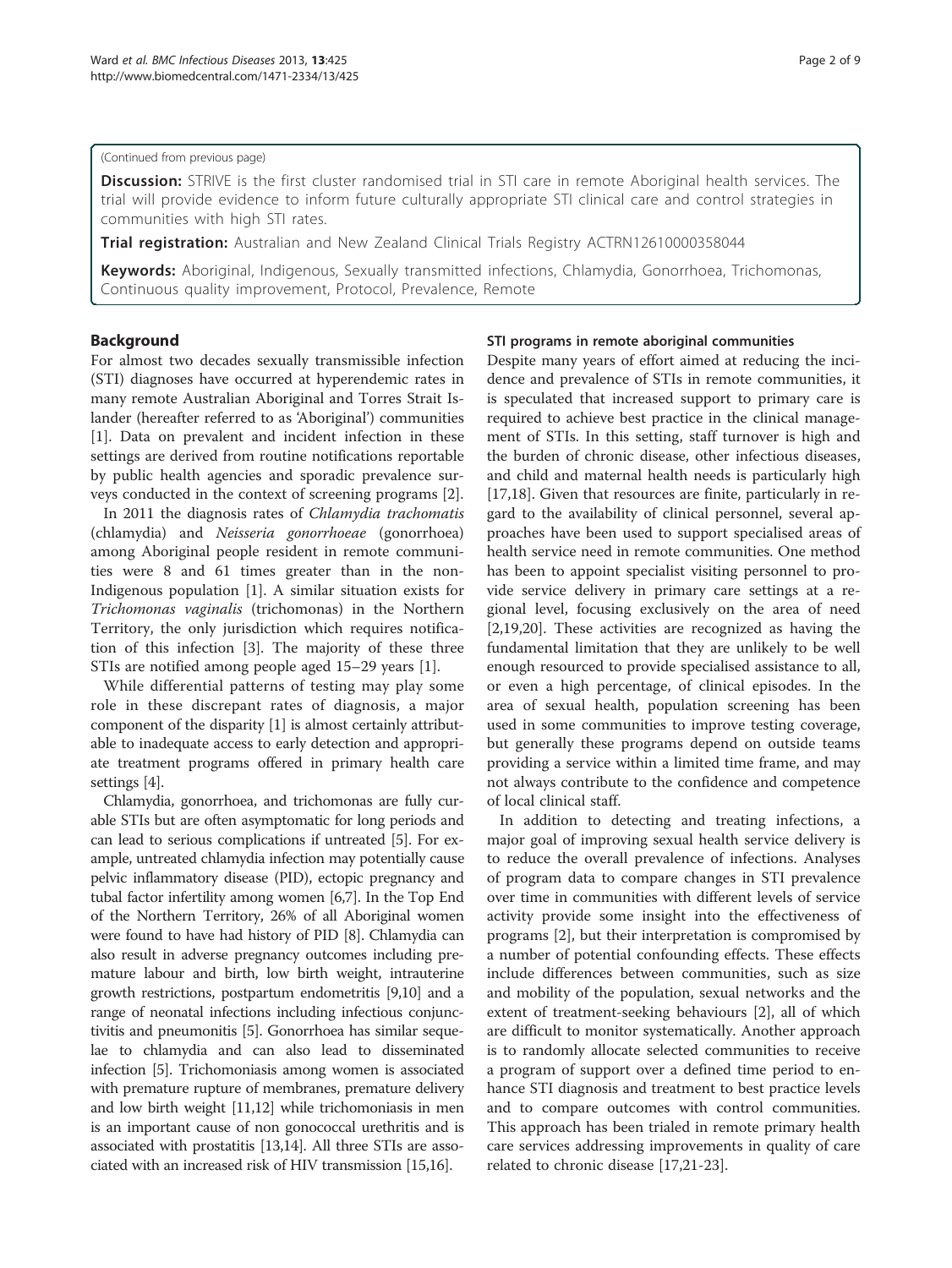The primary objectives of the STRIVE trial are:

- 1. To determine whether targeted support to health services can achieve substantive and sustained improvements in the provision of sexual health clinical services in remote Aboriginal communities; and
- 2. To determine whether the attainment of best practice levels in clinical activity can reduce the prevalence of curable STIs in these communities.

## Methods

## Study design

STRIVE is a community-based stepped-wedge cluster randomised controlled trial. During the first 18 months of the trial, 24 'trial clusters' comprising 68 remote communities and primary care centres in Central and Northern Australia were recruited to participate in the trial, and undergo preparatory procedures. The trial clusters are the unit of randomization and comprise either a single community or several communities that share close cultural affinities and/or are geographically proximal. The clusters were determined by the research team in consultation with stakeholders and are located in remote Australia, in the Northern Territory (18 clusters), Western Australia (3 clusters) and Queensland (3 clusters).

At the start of each of the three years, one third of the clusters are randomly assigned to receive the SHQIP (see Figure [1](#page-3-0)). Clusters not randomised to receive the SHQIP continue to undertake usual STI care. By the start of year four, all clusters will be receiving the SHQIP.

The stepped-wedge design [\[24](#page-7-0)] ensures that all communities and their health services in the trial receive the SHQIP. Given that this design enables the intervention to be delivered to all clusters and that the intervention is likely to have a potential beneficial effect [[25\]](#page-7-0) it was affirmed as a preferred model with key stakeholders.

Chlamydia, gonorrhoea and trichomonas are good candidates for clinical quality improvement strategies because they are endemic in remote Aboriginal communities and can be easily diagnosed and treated. Moreover in the same communities infectious syphilis [\[26](#page-7-0)] and donovanosis [\[27](#page-7-0)] have declined significantly over the last decade as a result of sustained and specific targeted clinical programs. While STRIVE focuses on the three specified STIs, it also encourages 'best practice' for the detection and treatment of all STIs.

## Ethics and informed consent

During 2009–2010 the STRIVE study protocol was approved by the Central Australian Human Research Ethics Committee, the Cairns and Hinterland Human Research Ethics Committee, the Human Research Ethics Committee of the Northern Territory Department of Health and Menzies School of Health Research, the University of New South Wales Human Research Ethics Committee, the Western

Australian Aboriginal Health Information Ethics Committee, and the Western Australian Country Health Service Board Research Ethics Committee.

Participating health services signed a site participation agreement prior to commencement of their involvement in STRIVE. Consultation and laboratory data are collected through routine patient management systems.

### Community engagement and collaborations

A key underlying principle of STRIVE is effective engagement at all stages with stakeholders including government, non-government organisations and the community. Extensive community engagement occurs through multiple modes including engagement with key stakeholders, an initial community engagement workshop and constant communication with participating health services.

## Identification of communities and health services and eligibility criteria

For inclusion in STRIVE, communities must be considered remote by the Australian Bureau of Statistics [\[28\]](#page-7-0); have a resident population of at least 100 Aboriginal people aged 16–34 years and Aboriginal people must comprise a majority of the population; have a health service willing to participate based on the trial protocol including an ability to provide access to de-identified clinical data throughout the trial. Study personnel determined eligibility of communities and health services to participate. All eligible communities and health services within each trial cluster were invited to participate. Conversely a community is not eligible if there are multiple health services in that community.

## Randomisation

Towards the end of the preparatory period, eight trial clusters (designated "first year trial clusters") were randomly selected to receive the SHQIP in the second year. Towards the end of the second year of STRIVE, a further eight trial clusters were randomly allocated to the SHQIP in the third year and fourth years.

Randomisation occurs after participation agreements have been signed and the baseline STI prevalence survey has been conducted. Trial clusters are randomised to the SHQIP or usual care using a minimisation approach that aims to balance population testing coverage rates, cluster population size and geographic region across the baseline levels in each trial cluster. The statistician, who was blinded to the study sites (regions), prepared the randomisation list for each geographical area. The protocol was implemented in four regions of Australia in mid 2010.

Baseline activities conducted with participating health services At enrolment, all participating primary care services undertake three preparatory steps, supported by one of the STRIVE study coordinators, each of whom works on a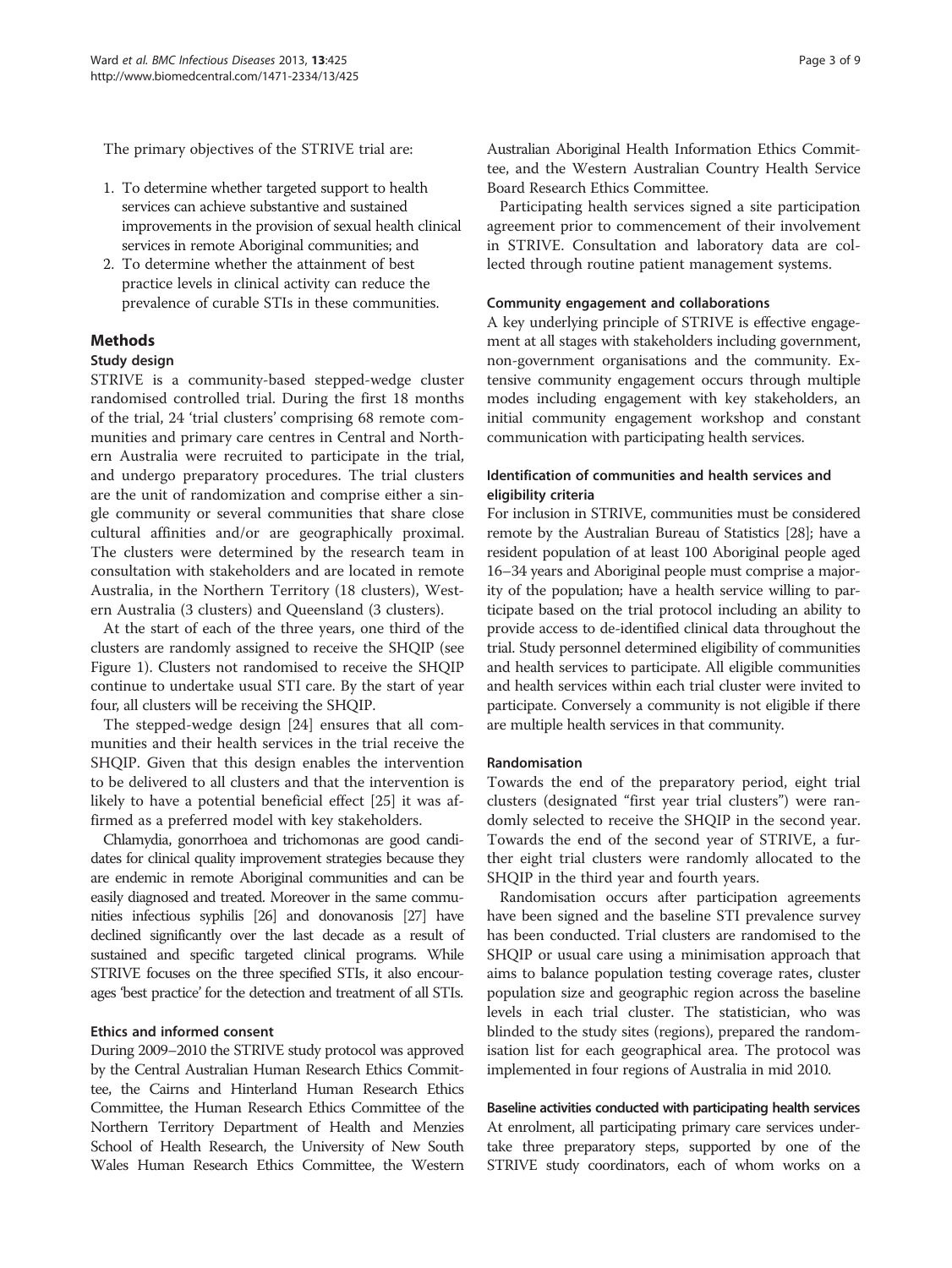<span id="page-3-0"></span>

regional basis. Step 1 is a site assessment to provide information on the health service context (staffing, location, pathology provider, patient information management system) and both current and past sexual health activities; Step 2 involves the development and installation of an upgraded STI template within the service's patient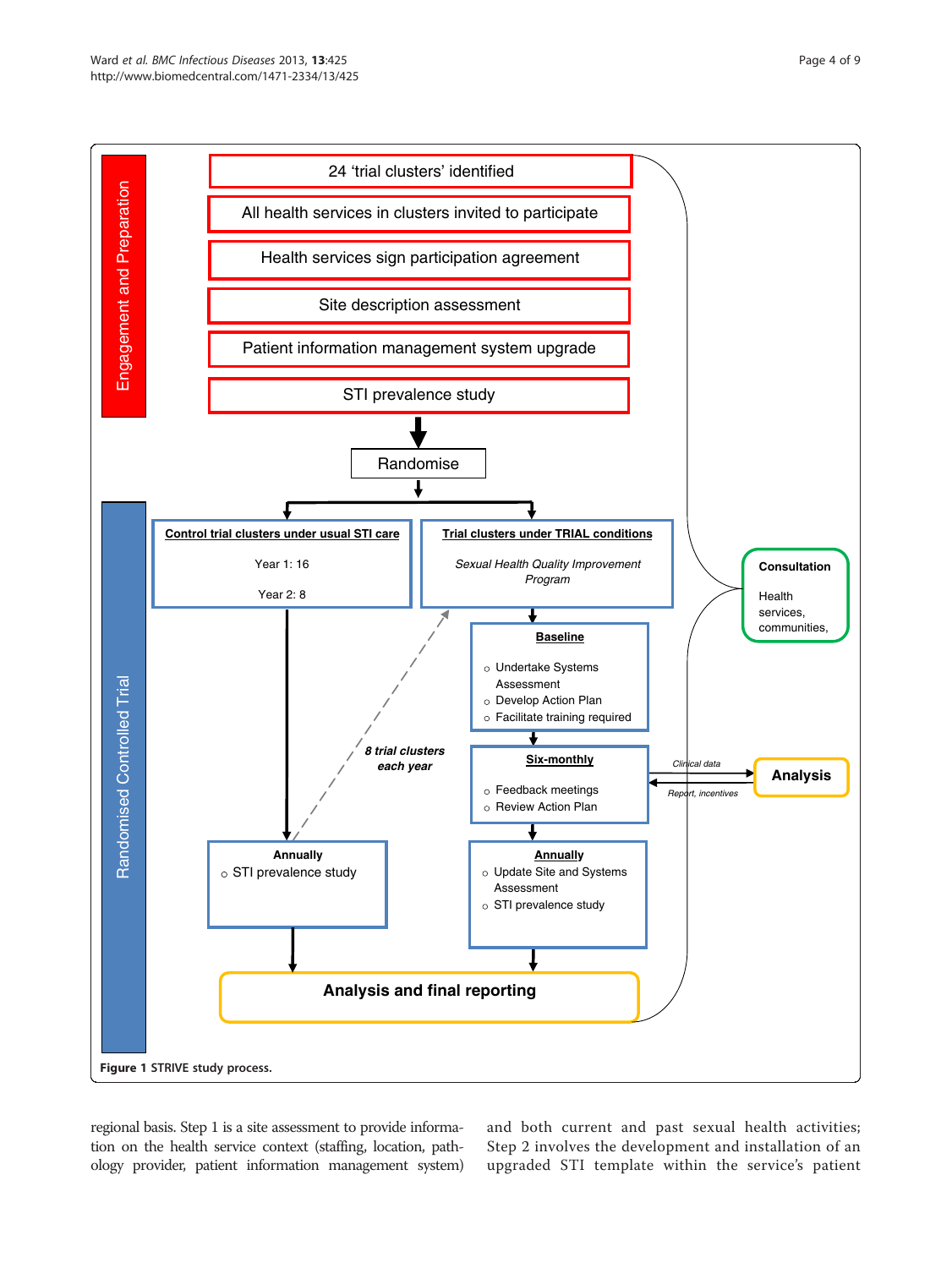<span id="page-4-0"></span>information management system. Step 3 involves provision by the coordinator of training and support to conduct a STI prevalence survey with the service.

#### The sexual health quality improvement program (SHQIP)

The SHQIP is the intervention that takes place at each health service, beginning in the year that the cluster to which it belongs is selected by the randomisation process. It is a multifaceted program, that involves an annual assessment covering six key areas considered as STI best practice (a systems assessment) followed by the development of an action plan, both undertaken with the support of a STRIVE coordinator. At six-monthly intervals, the service (both management and clinical staff ) receives quantitative reports from patient information systems and laboratory data on clinical activities based on a set of quality indicators (see Table 1) and participates in collaborative feedback meetings with STRIVE coordinators to review and address needs in sexual health clinical service delivery. The coordinators also identify and address requirements for training in sexual health service delivery. Services assigned to the SHQIP receive a one-off payment of \$2,000 to support health promotion activities aimed at increasing clinical visits for STI testing by young people, and at six monthly intervals they receive payments calculated on the basis of their performance against the best practice indicators (described below).

#### Systems assessment

STRIVE coordinators work collaboratively with health service staff to assess the current status of sexual health service delivery using a self-assessment tool based on the methods of the Audit and Best Chronic Disease Extension program [\[29](#page-7-0)], The tool enables any gaps in STI care and management to be identified, and explores

#### Table 1 STI best practice indicators

| STI best practice indicators                                                                                                                                                                 | <b>Target</b> |
|----------------------------------------------------------------------------------------------------------------------------------------------------------------------------------------------|---------------|
| Proportion of Aboriginal patients aged 16-34 years old<br>who have an annual test for chlamydia, gonorrhoea<br>and trichomonas                                                               | 80%           |
| Proportion of health service patients presenting with<br>STI symptoms who receive immediate treatment                                                                                        | 95%           |
| Proportion of people diagnosed by laboratory test with<br>chlamydia, gonorrhoea or trichomonas who are treated<br>within seven days of the test result being received from<br>the laboratory | 80%           |
| Proportion of patients found by laboratory test to have<br>chlamydia, gonorrhoea or trichomonas who have a test<br>for re-infection at between two to four months following<br>treatment     | 80%           |
| Proportion of named sexual contacts, of people found to<br>have chlamydia, gonorrhoea or trichomonas, tested and<br>treated                                                                  | 50%           |

ways to improve sexual health clinical services in relation to the diagnosis and management of STIs. The systems assessment covers six areas; including health hardware, clinical services, information systems, health promotion, organisational commitment, surveillance and evaluation. Staff score their health service on an 11 point scale in each area, with an aim of improving areas at subsequent annual assessments. The areas cover the fundamental components of a comprehensive sexual health program identified for the remote primary health care setting [[30\]](#page-7-0).

#### Best practice STI indicators

The indicators established for STRIVE (Table 1) are based on current guidelines for best practice in STI care and management [\[31](#page-7-0)[-33\]](#page-8-0). According to these guidelines, young people at risk of STIs should have a test for chlamydia, gonorrhoea and trichomonas every year; syndromically treated at consultation, and as soon as possible following a laboratory diagnosis. Those treated for an infection(s) should be asked to refer or name sexual contacts to clinic staff, and return for a test for re-infection for gonorrhoea and chlamydia at three months. The indicators in Table 1 are discussed with health service staff at the first systems assessment meeting, and form the basis for subsequent reports on performance. Each indicator is calculated for six month periods, apart from the annual screen. Indicator calculations are based on Aboriginal residents as determined by the health service.

#### Sexual health action plan

The action plan is based on the outcome of the annual systems assessment and is developed by health services supported by STRIVE coordinators to guide strategies for the health services over the next year of the trial and aimed at improving sexual health service delivery. The strategies may involve better application of existing procedures. For example discussion of STI best practice at weekly service meetings and regular data review, or new innovations such as STI testing visual reminder cards placed in clinics; implementing systematic approaches for collection of urine specimens and ensuring electronic recalls are installed within patient information management systems. The action plan is reviewed at three months and updated six monthly following the site visits.

#### Indicator reports

Health service staff and managers are provided with six monthly reports based on the best practice indicators, to discuss at the feedback meetings. These quantitative reports show the extent of improvements towards the targets. In addition to the best practice indicators, the reports also provide information on the proportion of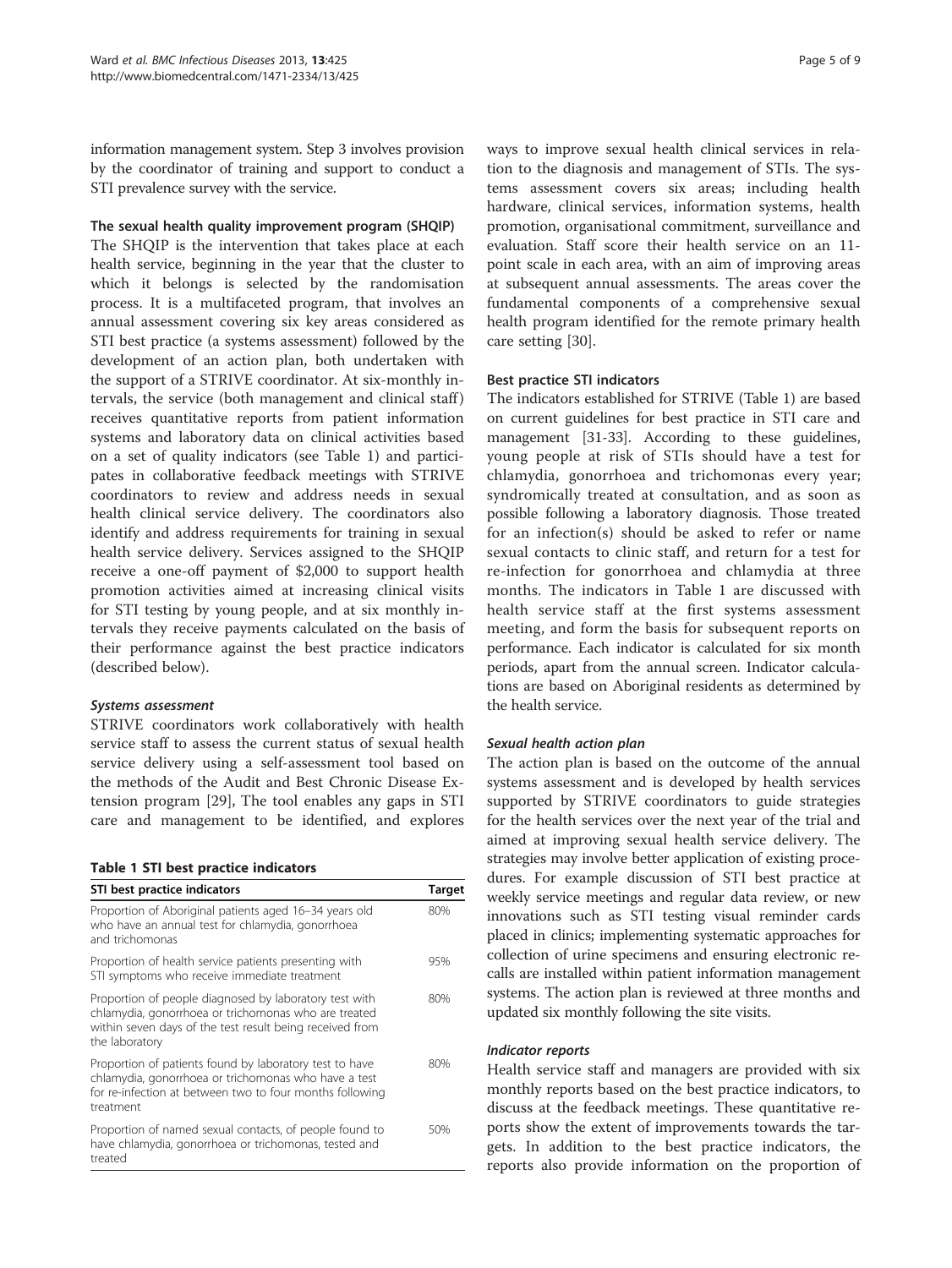<span id="page-5-0"></span>community residents in the target age group who attended the health service during the period. Population denominators are derived from the number of Aboriginal residents who attended the health service in the preceding two years.

#### Clinical performance payments

After randomisation to the SHQIP, health services receive incentive payments on a six monthly basis, except for testing coverage, which is assessed annually. Payments are calculated on the basis of progress towards best practice targets. Services receive payments of \$100 (AUD) for each episode of treating patients with STI symptoms at consultation; for treating a person diagnosed with an STI within seven days of the laboratory result being received at the clinic; and for re-testing each individual diagnosed with an STI at three months. Services also receive \$100 per contact tested and treated within two weeks of being named. For a 10% or more improvement in any indicator in the subsequent period, the service receives a \$500 payment. Services which reach the targets receive an additional \$500, once only.

#### Data collection methods and variables

The trial uses a number of methods to collect data (Table 2).

#### Prevalence assessment

At the start of each year and prior to initial randomisation the prevalence of chlamydia gonorrhoea and trichomonas will be assessed in clients attending participating health services. The assessment will involve screening 50 male and 50 female resident clients aged 16–34 years per cluster. All those in the age group attending the health service in the prevalence assessment period will be offered testing, unless they have had a test within the preceding three months. For clusters with more than one primary health care centre, the target numbers of 50 men and women will be allocated proportionately according to the number of health services and the size of the community served. The prevalence will be assessed again at the end of the study (Figure [1](#page-3-0)).

#### Outcome measures

Primary outcomes are:

- 1. Prevalence of chlamydia, gonorrhoea or trichomonas in male and female Aboriginal residents aged 16– 34 years, as measured using the trial prevalence assessment (Table 2); and
- 2. Performance in clinical service activity based on the best practice indicators over the period of the trial (Table [1\)](#page-4-0).

| Tool                                                     | <b>Method and frequency</b>                                                                                  | Description of data collected                                                                          |
|----------------------------------------------------------|--------------------------------------------------------------------------------------------------------------|--------------------------------------------------------------------------------------------------------|
| Site description assessment                              | • Conducted by regional STRIVE Coordinators at baseline<br>and the start of each year in all health services | Broad description of:                                                                                  |
|                                                          | • Updated annually with any contextual information that<br>may impact on delivery of STI services            | (i) Current sexual health activities, including health<br>promotion activities                         |
| Systems Assessment                                       | • Conducted by regional STRIVE Coordinators annually in<br>health services randomised to the SHOIP           | Information on:                                                                                        |
|                                                          |                                                                                                              | (i) Health hardware                                                                                    |
|                                                          |                                                                                                              | (ii) Clinical services                                                                                 |
|                                                          |                                                                                                              | (iii) Patient information systems                                                                      |
|                                                          |                                                                                                              | (iv) Health promotion                                                                                  |
|                                                          |                                                                                                              | (v) Organizational commitment to sexual health                                                         |
|                                                          |                                                                                                              | (vi) Surveillance and evaluation                                                                       |
| Quantitative STI testing and<br>clinical management data | • Collated from one or more of the following sources:                                                        | (i) Patient consultation data and associated<br>demographics                                           |
|                                                          | (i) Health service patient information management systems                                                    | (ii) STI testing, retesting and treatment outcomes<br>Laboratory test result                           |
|                                                          | (ii) STI templates within patient management systems                                                         |                                                                                                        |
|                                                          | (iii) Contact tracing forms                                                                                  |                                                                                                        |
|                                                          | (iv) Laboratory data                                                                                         |                                                                                                        |
|                                                          | • Extracted 6 monthly for all health services                                                                |                                                                                                        |
| STI prevalence assessment                                | • Each person attending the clinic aged 16-34 will be<br>offered a STI screening test for all three STIs     | (i) Prevalence of chlamydia, gonorrhoea and<br>trichomonas in 16-34 year olds in STRIVE trial clusters |
|                                                          | • 50 men and 50 women from each cluster will be<br>included                                                  |                                                                                                        |
|                                                          | • Takes place on an annual basis in all health services                                                      |                                                                                                        |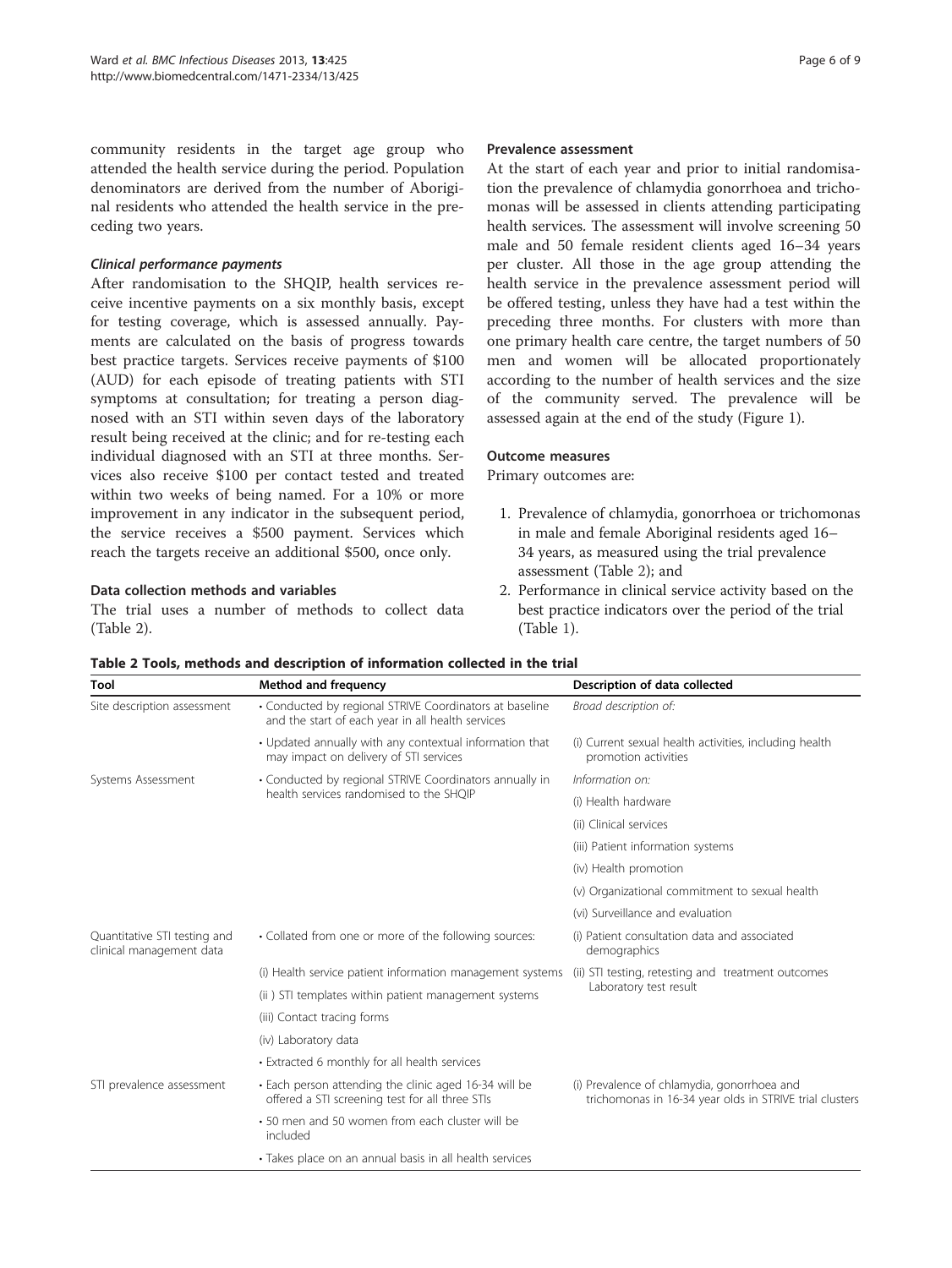All outcomes will be calculated by cluster, service, gender, patient age group (16–19, 20–24, 25–29, 30– 34 years), STI type, and the reason for attendance.

Secondary outcomes are:

- 1. Diagnoses of pelvic inflammatory disease (PID) and epididymitis
- 2. Feasibility and acceptability of research conducted in remote primary care settings.

#### Sample size

Power calculations were performed using the method of Hayes and Bennet [\[34](#page-8-0)] for cluster randomised trials. Estimates of between and within cluster variability in the primary end point were based on prevalence of the selected STIs in 2006 (the most recent prevalence data available) among Aboriginal people aged 14–34 years in central Australia [\[35](#page-8-0)]. Prevalence of chlamydia and gonorrhoea was estimated to be 15%, with an average 65 people tested in each cluster for chlamydia and gonorrhoea. Based on the 2006 notification data, between community variability was estimated as corresponding to a standard deviation of 8.45%, and the within community co-efficient of variation of 0.42. A total of 14 clusters are needed to detect a reduction in chlamydia and gonorrhea prevalence from 15% in control clusters to 7.5% in SHQIP clusters with 80% power and allowing for differing average numbers of people screened in each cluster (2-alpha = 0.05, with no adjustments for multiple comparisons), and equal numbers of clusters in each arm.

#### Statistical analysis plan

Primary analysis will compare randomised clusters using an intention to treat approach. Characteristics of clusters will be summarized at baseline and across study arms (SHQIP or usual practice).

Analyses of the primary endpoint will be based on generalized linear mixed models to account for within and between cluster variability. The generalized estimating equation approach, with robust standard errors, will be adopted, using STATA 12.0 (College Station, TX, USA) statistical analysis software. Initial analyses will be simple, unadjusted comparisons of randomised clusters. If there appear to be any important imbalances between randomised groups in terms of baseline covariates, adjusted analyses will also be performed. All effects will be estimated with a 95% confidence intervals and p-values from the corresponding hypothesis tests. Statistical significance will be taken as two sided p-value less than 0.05, with no adjustment for multiple comparisons.

There will be two main analyses. First, after one year of follow-up there will be a comparison between the first and second round communities, assessing the effect of the intervention after one year. Second, after two years follow-up there will be a comparison between the first

round and third round clusters, assessing the effect of the intervention after two years. The investigators recognize that a range of sexual health program activities will be taking place across communities throughout the duration of STRIVE. Systematic monitoring of these activities as described in Table [2](#page-5-0) will allow us to compare them, both qualitatively and quantitatively, between SHQIP and usual practice communities.

There are a few envisaged limitations to the STRIVE protocol. Firstly the STRIVE study will determine if implementing a CQI approach is effective in reducing STI rates, but will not address the issue of testing for STIs among community members who do not attend a health service. At this point we do not know what proportion of the community do not attend a health service, especially in the younger age groups within the 16–34 year age bracket.

Secondly the STRIVE study is powered to detect a 50% decline in STI prevalence but it is possible that reductions may be less than this. However, a 50% reduction in prevalence would still leave rates at between 4 and 30 times higher, and the level of STI care provided after the SHQIP program will still be comparable to what is provided in health services accessible to Australians not living in remote communities.

Other key challenges to STRIVE are those characteristic of remote environments and include the need to sustain the motivation of clinic staff to participate in STRIVE while addressing the multiple competing health priorities, as well as high staff turnover.

#### Discussion

Rates of STIs in remote Aboriginal communities in Australia are unacceptably high and STRIVE will support health services to achieve 'best practice' STI care by evaluating the efficacy of a SHQIP in decreasing STI prevalence. A strength of STRIVE is its ethical and robust design and large sample size of 68 remote communities. To our knowledge, STRIVE is the largest randomised controlled trial ever conducted among Aboriginal and/or Torres Strait Islander adults in Australia. The trial outcomes will enhance understanding of STI control and provide evidence of the effectiveness of SHQIPs in endemic communities as program data do not provide sufficient evidence of the effectiveness of programs.

Results will provide valuable and much needed information to guide STI clinical practice and programs in remote Aboriginal settings and other vulnerable communities with endemic rates of STIs.

#### Competing interests

All authors declare no competing interests.

#### Authors' contributions

JW and SMcG prepared the manuscript. All other authors reviewed the manuscript and contributed to the research protocol. All authors read and approved the final manuscript.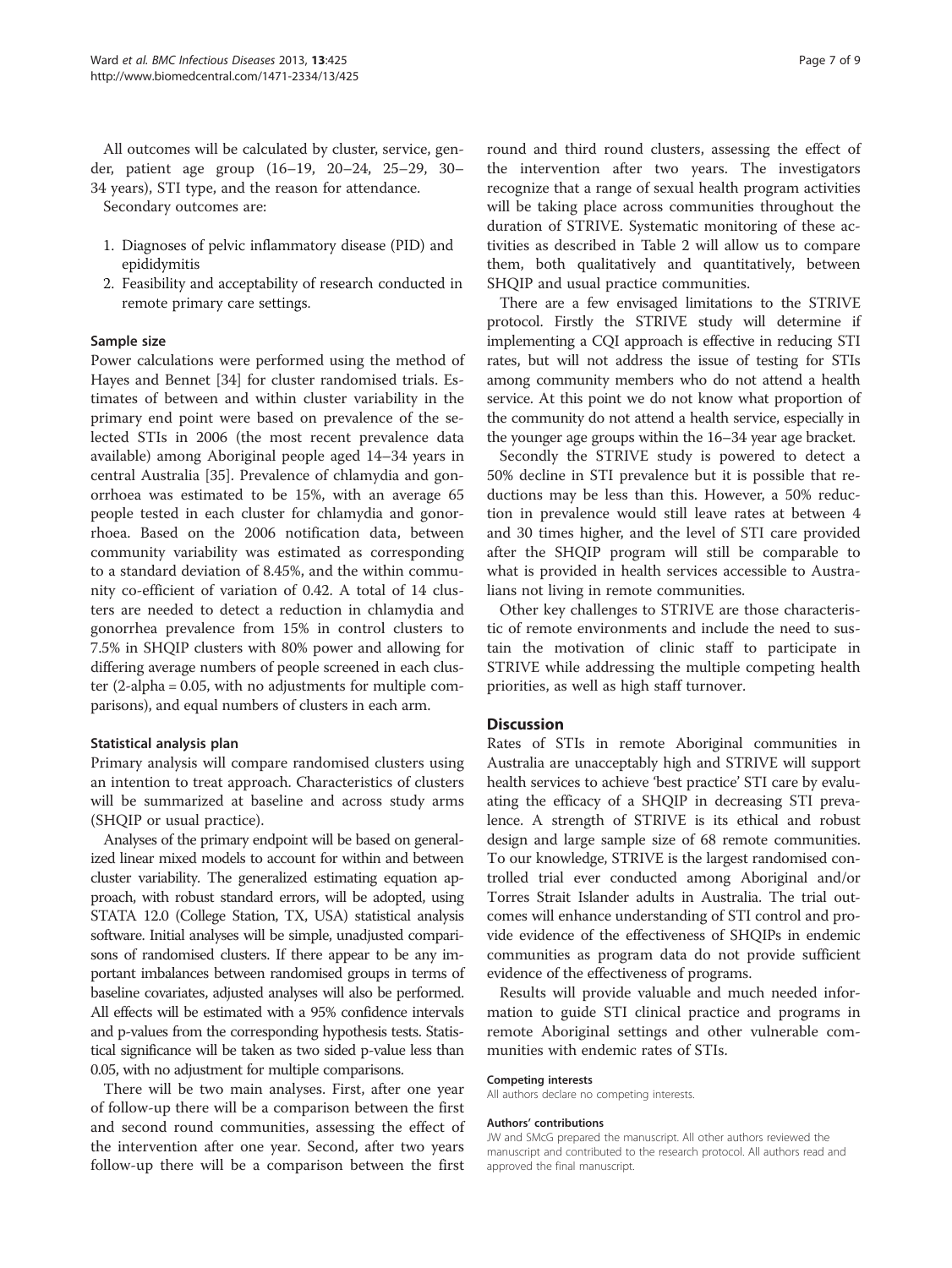#### <span id="page-7-0"></span>Acknowledgement

STRIVE is managed by the Kirby Institute (Kirby) of the University of New South Wales, and is conducted in partnership with the Menzies School of Health Research, and in collaboration with the Northern Territory Department of Health, the Central Australian Aboriginal Congress, the Aboriginal Medical Services Alliance Northern Territory, the University of Melbourne, Apunipima Cape York Health Council, the Kimberley Aboriginal Medical Services Council, the Western Australian Department of Health, the University of South Australia, and the University of Western Australia. STRIVE is funded by a National Health and Medical Research Council Project Grant #568806. John Kaldor, Rebecca Guy, Lisa Maher, and Basil Donovan are supported by National Health and Medical Research Council Fellowships.

#### Author details

<sup>1</sup>Baker IDI, Alice Springs, Northern Territory 0870, Australia. <sup>2</sup>The Kirby Institute, University of New South Wales, Sydney, NSW 2052, Australia. <sup>3</sup>Discipline of Obstetrics and Gynaecology, The University of Adelaide, Adelaide, SA 5005, Australia. <sup>4</sup>Epidemiology and Health Systems Division, Menzies School of Health Research, PO Box 41096, Casuarina, NT 0811, Australia. <sup>5</sup>Northern Territory Department of Health, 55 North Stuart Highway, Alice Springs 0870, Australia. <sup>6</sup>Apunipima Cape York Health Council, Bungalow, Queensland 4870, Australia. <sup>7</sup>Melbourne Sexual Health Centre, Alfred Health, Carlton, Victoria, Australia. <sup>8</sup>School of Population Health, University of Melbourne, Parkville, Victoria, Australia. <sup>9</sup>Central Australian Aboriginal Congress, Alice Springs, Northern Territory 0870, Australia. <sup>10</sup>University of Western Australia, Perth, Western Australia 6009, Australia. <sup>11</sup>Sansom Institute of Health Service, School of Health Sciences, University of South Australia City East Campus North Terrace, Adelaide, SA 5000, Australia. 12Centre for Disease Control, Northern Territory Department of Health, Rocklands Drive, Tiwi 0811, Australia.

#### Received: 28 August 2013 Accepted: 4 September 2013 Published: 9 September 2013

#### References

- 1. The Kirby Institute: Bloodborne viral and sexually transmitted infections in Aboriginal and Torres Strait Islander People. Surveillance and Evaluation Report 2012. In The University of New South Wales. Sydney, NSW: The Kirby Institute; 2012.
- 2. Guy R, Ward JS, Smith KS, Su JY, Huang RL, Tangey A, Skov S, Rumbold A, Silver B, Donovan B, et al: The impact of sexually transmissible infection programs in remote Aboriginal communities in Australia: a systematic review. Sex Health 2012, 9(3):205–212.
- 3. NT notifications of diseases by onset date and districts. The North Territory Dis Control Bull 2011, 18(4):30.
- Fairley CK, Bowden FJ, Gay NJ, Paterson BA, Garland SM, Tabrizi SN: Sexually transmitted diseases in disadvantaged Australian communities. JAMA 1997, 278(2):117–118.
- 5. Bowden FJ, Tabrizi SN, Garland SM, Fairley CK: Infectious diseases. 6: sexually transmitted infections: new diagnostic approaches and treatments. Med J Aust 2002, 176(11):551–557.
- Katz BP, Thom S, Blythe MJ, Arno JN, Caine VM, Jones RB: Fertility in adolescent women previously treated for genitourinary chlamydial infection. Adolesc Pediatr G 1994, 7(3):147–152.
- 7. Low N, Egger M, Sterne JAC, Harbord RM, Ibrahim F, Lindblom B, Herrmann B: Incidence of severe reproductive tract complications associated with diagnosed genital chlamydial infection: the Uppsala Women's Cohort Study. Sex Transm Infect 2006, 82(3):212–218.
- Kildea S, Bowden FJ: Reproductive health, infertility and sexually transmitted infections in Indigenous women in a remote community in the Northern Territory. Aust N Z J Public Health 2000, 24(4):382-386.
- Bradshaw N, Floodshaffer K, Rodriguez E, Johnson-Rubio A, Porter K, Prien S: Early outcomes from the West Texas early pregnancy and chlamydia project: potential impact on future fertility. Fertil Steril 2004, 82:S15-S15.
- 10. Ooi C, Dayan L: STIs in pregnancy. An update for GPs. Aust Fam Physician 2004, 33(9):723–726.
- 11. Minkoff H, Grunebaum AN, Schwarz RH, Feldman J, Cummings M, Crombleholme W, Clark L, Pringle G, McCormack WM: Risk factors for prematurity and premature rupture of membranes: a prospective study of the vaginal flora in pregnancy. Am J Obstet Gynecol 1984, 150(8):965–972.
- 12. Cotch MF, Pastorek JG 2nd, Nugent RP, Hillier SL, Gibbs RS, Martin DH, Eschenbach DA, Edelman R, Carey JC, Regan JA, et al: Trichomonas vaginalis associated with low birth weight and preterm delivery. The Vaginal Infections and Prematurity Study Group. Sex Transm Dis 1997, 24(6):353–360.
- 13. Kuberski T: Trichomonas vaginalis associated with nongonococcal urethritis and prostatitis. Sex Transm Dis 1980, 7(3):135–136.
- 14. Ohkawa M, Yamaguchi K, Tokunaga S, Nakashima T, Fujita S: The incidence of Trichomonas vaginalis in chronic prostatitis patients determined by culture using a newly modified liquid medium. J Infect Dis 1992, 166(5):1205–1206.
- 15. Wasserheit JN: Epidemiological synergy. Interrelationships between human immunodeficiency virus infection and other sexually transmitted diseases. Sex Transm Dis 1992, 19(2):61–77.
- 16. McClelland RS, Sangare L, Hassan WM, Lavreys L, Mandaliya K, Kiarie J, Ndinya-Achola J, Jaoko W, Baeten JM: Infection with Trichomonas vaginalis increases the risk of HIV-1 acquisition. *J Infect Dis* 2007, 195(5):698–702.
- 17. Bailie RS, Si D, Connors CM, Kwedza R, O'Donoghue L, Kennedy C, Cox R, Liddle H, Hains J, Dowden MC, et al: Variation in quality of preventive care for well adults in Indigenous community health centres in Australia. BMC Health Serv Res 2011, 11:139.
- 18. Lenthall S, Wakerman J, Opie T, Dunn S, MacLeod M, Dollard M, Rickard G, Knight S: Nursing workforce in very remote Australia, characteristics and key issues. Aust J Rural Health 2011, 19(1):32–37.
- 19. Su JY, Skov S: An assessment of the effectiveness of the Tiwi Sexual Health Program 2002-2005. Aust N Z J Public Health 2008, 32(6):554–558.
- 20. Miller PJ, Torzillo PJ, Hateley W: Impact of improved diagnosis and treatment on prevalence of gonorrhoea and chlamydial infection in remote aboriginal communities on Anangu Pitjantjatjara Lands. Med J Aust 1999, 170(9):429–432.
- 21. Si D, Bailie R, Dowden M, Kennedy C, Cox R, O'Donoghue L, Liddle H, Kwedza R, Connors C, Thompson S, et al: Assessing quality of diabetes care and its variation in Aboriginal community health centres in Australia. Diabetes Metab Res Rev 2010, 26(6):464–473.
- 22. Rumbold AR, Bailie RS, Si D, Dowden MC, Kennedy CM, Cox RJ, O'Donoghue L, Liddle HE, Kwedza RK, Thompson SC, et al: Delivery of maternal health care in Indigenous primary care services: baseline data for an ongoing quality improvement initiative. BMC Pregnancy Childbirth 2011, 11:16.
- 23. Gardner KL, Dowden M, Togni S, Bailie R: Understanding uptake of continuous quality improvement in Indigenous primary health care: lessons from a multi-site case study of the Audit and Best Practice for Chronic Disease project. Implementation Sci: IS 2010, 5:21.
- 24. Brown CA, Lilford RJ: The stepped wedge trial design: a systematic review. BMC Med Res Methodol 2006, 6:54.
- 25. Weijer C, Grimshaw JM, Eccles MP, McRae AD, White A, Brehaut JC, Taljaard M: The Ottawa Statement on the Ethical Design and Conduct of Cluster Randomized Trials. PLoS Med 2012, 9(11):e1001346.
- 26. Ward JS, Guy RJ, Akre SP, Middleton MG, Giele CM, Su JY, Davis CA, Wand H, Knox JB, Fagan PS, et al: Epidemiology of syphilis in Australia: moving toward elimination of infectious syphilis from remote Aboriginal and Torres Strait Islander communities? Med J Aust 2011, 194(10):525–529.
- 27. Bowden FJ: Donovanosis in Australia: going, going. Sex Transm Infect 2005, 81(5):365–366.
- 28. The ASGC Remoteness Structure. [http://www.abs.gov.au/websitedbs/](http://www.abs.gov.au/websitedbs/d3310114.nsf/home/remoteness+structure) [d3310114.nsf/home/remoteness+structure.](http://www.abs.gov.au/websitedbs/d3310114.nsf/home/remoteness+structure)
- 29. Bailie R, Si D, Shannon C, Semmens J, Rowley K, Scrimgeour DJ, Nagel T, Anderson I, Connors C, Weeramanthri T, et al: Study protocol: national research partnership to improve primary health care performance and outcomes for Indigenous peoples. BMC Health Serv Res 2010, 10:129.
- 30. Huang RL, Torzillo PJ, Hammond VA, Coulter ST, Kirby AC: Epidemiology of sexually transmitted infections on the Anangu Pitjantjatjara Yankunytjatjara lands: results of a comprehensive control program. Med J Aust 2008, 189(8):442–445.
- 31. Central Australian Rural Practitioners Association Incorporated. CARPA: CARPA Standard Treatment Manua. 5th edition. Alice Springs: Central Australian Rural Practitioners Association Inc; 2009.